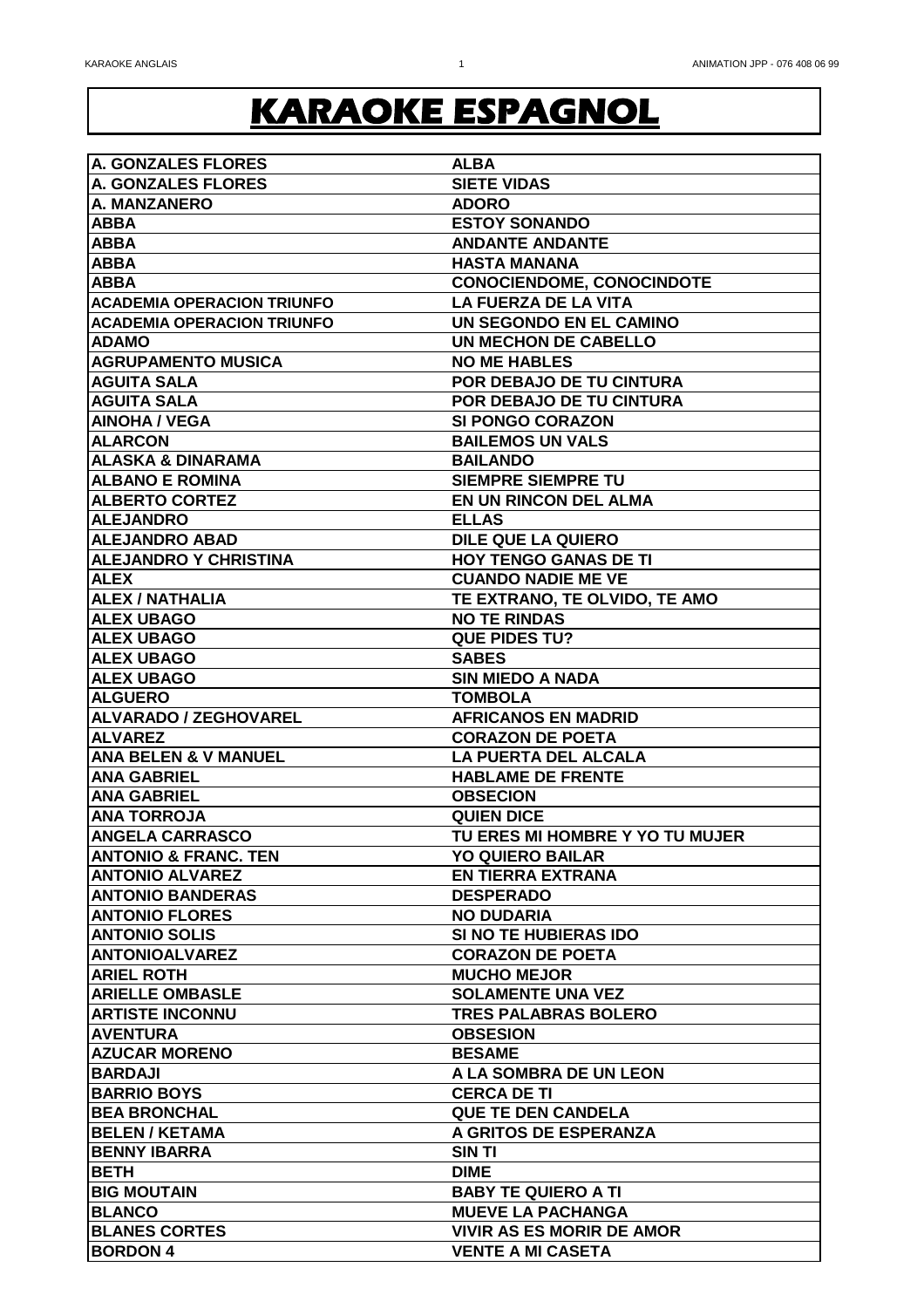| <b>BOSE</b>                         | <b>HOJAS SECAS</b>                            |
|-------------------------------------|-----------------------------------------------|
| <b>BOTIA / CASARES</b>              | <b>AMORES DE BARRA</b>                        |
| <b>BURNING</b>                      | QUE HACE UNA CHICA COMO TU EN SITIO COMO ESTE |
| <b>C. SEGARRA SANCHEZ</b>           | <b>BAJO LA LUZ DE LA LUNA</b>                 |
| <b>CAFE QUIJANO</b>                 | <b>DESDE BRASIL</b>                           |
| <b>CAFE QUIJANO</b>                 | <b>OTRA VEZ</b>                               |
| <b>CALDERON</b>                     | <b>PIEL</b>                                   |
| <b>CAMILO SESTO</b>                 | <b>PERDONAME</b>                              |
| <b>CAMILO SESTO</b>                 | AMOR MIO QUE ME HAS HECHO                     |
| <b>CAMILO SESTO</b>                 | <b>AYUDADME</b>                               |
| <b>CAMILO SESTO</b>                 | <b>EL AMOR DE MI VIDA</b>                     |
| <b>CAMILO SESTO</b>                 | <b>PERDONAME</b>                              |
| <b>CANAS LAS</b>                    | <b>NINA PIENSA EN TI</b>                      |
| <b>CARDON / CAMPA</b>               | EL VALS DE LAS MATIPOSA                       |
| <b>CARLOS</b>                       | <b>MI QUERIDO MI VIEJO MI AMIGO</b>           |
| <b>CARLOS BAUTE</b>                 | <b>COLGANDO EN TUS MANOS</b>                  |
| <b>CARLOS BAUTE E MARTA SANCHEZ</b> | <b>COLGANDO EN TUS MANOS</b>                  |
| <b>CARLOS PONCE</b>                 | <b>DECIR ADIOS</b>                            |
| <b>CARLOS VIVES FEAT SHAKIRA</b>    | <b>LA BICICLETA</b>                           |
| <b>CECILIA</b>                      | <b>UN RAMITO DE VIOLETAS</b>                  |
| <b>CELIA CRUZ</b>                   | <b>GUANTANAMERA</b>                           |
| <b>CELIA CRUZ</b>                   | <b>CELIA CRUZ</b>                             |
| <b>CELINE DION</b>                  | <b>SOLA OTRA VEZ</b>                          |
| <b>CELINE DION</b>                  | <b>TITANIC</b>                                |
| <b>CELINE DION E PAUL ANKA</b>      | <b>ES MEJOR DECIR ADIOS</b>                   |
| <b>CELLA CRUZ</b>                   | <b>LA VIDA ES UN CARNAVAL</b>                 |
| <b>CHAVANNE</b>                     | <b>MARIANA MAMBO</b>                          |
| <b>CHAYANNE</b>                     | <b>PROVOCAME</b>                              |
| <b>CHAYANNE</b>                     | <b>SALOME</b>                                 |
| <b>CHAYANNE</b>                     | <b>TORERO</b>                                 |
| <b>CHENOA</b>                       | <b>ATREVETE</b>                               |
| <b>CHENOA</b>                       | <b>LIA</b>                                    |
| <b>CHENOA</b>                       | <b>YO TE DARE</b>                             |
| <b>CHENOA / GENO</b>                | <b>OTRO AMOR VENDRA</b>                       |
| <b>CHICO E CYPSIES</b>              | <b>123 MARIA</b>                              |
| <b>CHICO E GYPSIES</b>              | <b>BESAME MUCHO</b>                           |
| <b>CHICO E GYPSIES</b>              | <b>HISTORIA DE UN AMOR</b>                    |
| <b>CHICO E GYPSIES</b>              | <b>LA BOHEMIA</b>                             |
| <b>CHICO E GYPSIES</b>              | <b>VOUS LES FEMMES ESPAGNOL ET FRANAIS</b>    |
| <b>CHICO E THE GYPSIES</b>          | <b>HISTOIRE DE UN AMOUR</b>                   |
| <b>CHICO ET THE GYPSIES</b>         | <b>LA MAMA</b>                                |
| <b>CHINO E NACHO</b>                | <b>MI NINA BONITA</b>                         |
| <b>CHRIS DURAN</b>                  | <b>TE PERDI</b>                               |
| <b>CHRISTIAN CASTRO</b>             | <b>IMAGINA</b>                                |
| <b>CHRISTINA AGUILERA</b>           | <b>GENIO ATRAPADO</b>                         |
| <b> CHRISTINA AGUILERA</b>          | <b>CONTIGO EN LA DISTANCIA</b>                |
| <b>CHRISTINA AGUILERA</b>           | PERO ME ACUERDO DE TI                         |
| <b>CIRQUE DU SOLEIL</b>             | <b>ALEGRIA</b>                                |
| <b>COM CORO</b>                     | <b>HASTA SIEMPRE COMANDANTE</b>               |
| <b>CORTOS</b>                       | !! YA ESTA BIEN !!                            |
| <b>COYOTE</b>                       | <b>NO ROMPAS MAS</b>                          |
| <b>CRISTIAN</b>                     | <b>AZUL</b>                                   |
| <b>CRISTIAN CASTRO</b>              | SI ME VES LLORAR POR TI                       |
| <b>CRISTIANA</b>                    | <b>ALELUYA</b>                                |
| <b>DANALD VON-RESS</b>              | <b>NO ROMPAS MI CORAZON</b>                   |
| <b>IDANNY DANIEL</b>                | <b>POR EL AMOR DE UNA MUJER</b>               |
| <b>DANZA INVISIBLE</b>              | <b>SABOR DE AMOR</b>                          |
| <b>DAVID BISBAL</b>                 | <b>AVE MARIA</b>                              |
| <b>DAVID BISBAL</b>                 | <b>BULERIA</b>                                |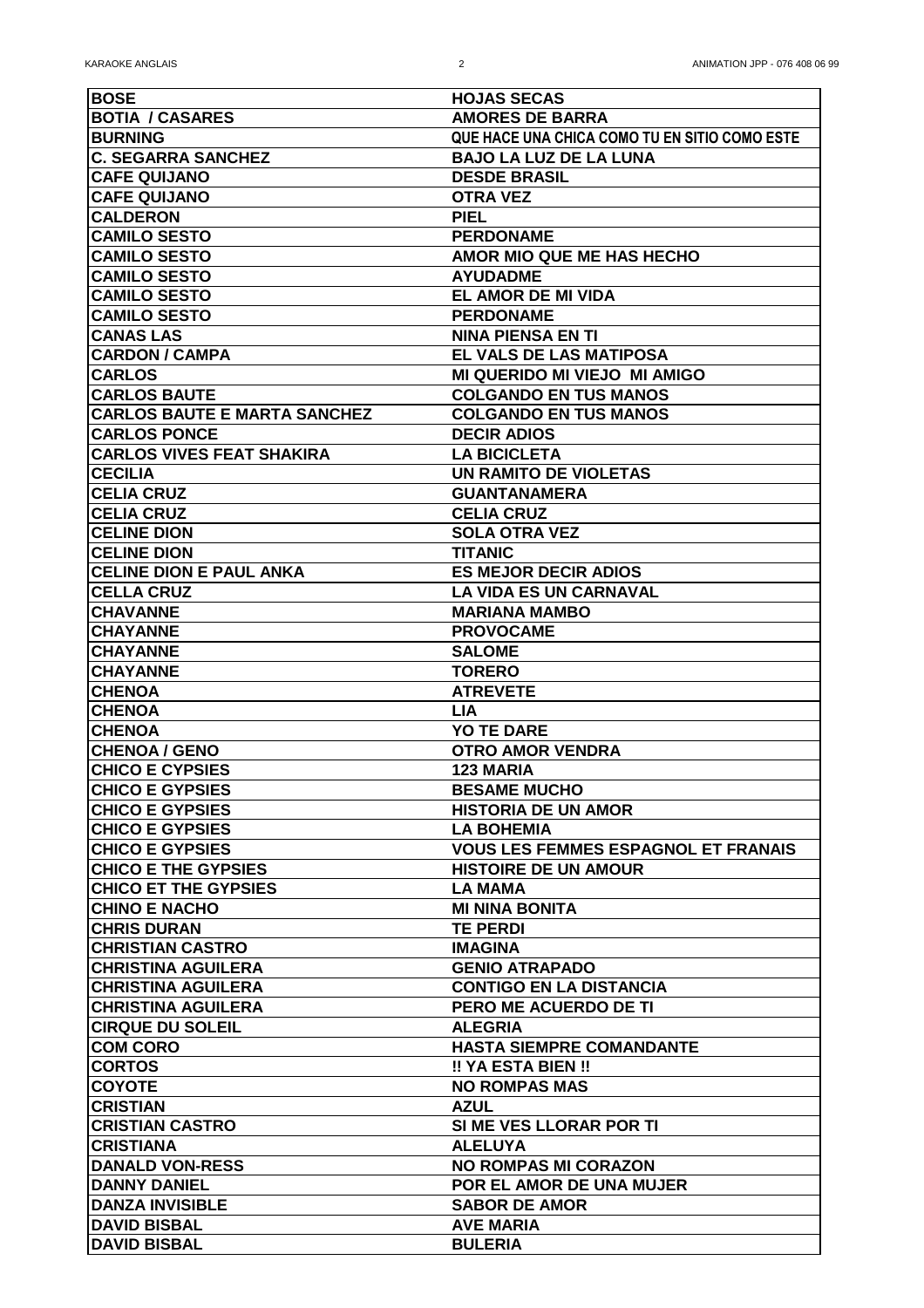| <b>DAVID BISBAL</b>              | <b>CORAZON LATINO</b>                 |
|----------------------------------|---------------------------------------|
| <b>DAVID BISBAL</b>              | <b>DIGALE</b>                         |
| <b>DAVID BISBAL</b>              | <b>FUISTE MIA</b>                     |
| <b>DAVID BISBAL</b>              | <b>MI MUSICA ES TU VOZ</b>            |
| <b>DAVID BISBAL</b>              | <b>NADA CAMBIARA POR TI</b>           |
| <b>DAVID BISBAL</b>              | <b>NADIE CAMBIARA MI AMOR POR TI</b>  |
| <b>DAVID BISBAL</b>              | <b>POR CUANTO TIEMPO</b>              |
| <b>DAVID BISBAL &amp; NAIN</b>   | <b>ADORO</b>                          |
| <b>DAVID BISBAL E CHENOA</b>     | <b>ESCONDIDOS</b>                     |
| <b>DAVID BUSTAMANTE</b>          | <b>CUANDO HACEMOS ET AMOR</b>         |
| <b>DAVID BUSTAMANTE</b>          | <b>DEVUELVEME LA VIDA</b>             |
| <b>DAVID BUSTAMANTE</b>          | <b>NI UNA LAGRIMAMAS</b>              |
| <b>DAVID BUSTAMANTE</b>          | <b>NO SOY UN SUPERMAN</b>             |
| <b>DAVID BUSTAMANTE / GISELA</b> | <b>VIVO POR ELLA</b>                  |
| <b>DAVID BUSTAMANTE / MAREY</b>  | <b>PRIMER AMOR</b>                    |
| DAVID BUSTAMANTE / VERONICA      | <b>QUIERO VIVIR LA VIDA AMANDOTE</b>  |
| <b>DAVID CIVERA</b>              | <b>MUEVE MUEVE</b>                    |
| <b>DAVID CIVERA</b>              | <b>QUE LA DETANGAN</b>                |
| <b>DAVID CIVERA</b>              | <b>ROSAS Y ESPINAS</b>                |
| <b>DE URRUTIA</b>                | <b>QUERIDOS CAMARADAS</b>             |
| <b>DIEGO TORRES</b>              | <b>COLOR ESPERANZA</b>                |
| <b>DIEGO TORRES</b>              | <b>LA ULTIMA NOCHE</b>                |
| <b>DON OMAR</b>                  | <b>DALE DON DALE</b>                  |
| <b>DUNCAN DHU</b>                | <b>CIEN GAVIOTAS</b>                  |
| <b>DUNCAN DHU</b>                | <b>LA BARRA DE ESTE HOTEL</b>         |
| <b>DUNCAN DHU</b>                | <b>LA CASA AZUL</b>                   |
| <b>DUNCAN DHU</b>                | <b>PALABRAS SIN NOMBRE</b>            |
|                                  |                                       |
| <b>DUNCAN DHU</b>                | <b>UN CALLE DE PARIS</b>              |
| <b>DUNCAN DHU</b>                | <b>UNA CALLE DE PARIS</b>             |
| <b>DUO DINAMICO</b>              | <b>QUINCE AÑOS TIENE MI AMOR</b>      |
| <b>DYANGO</b>                    | SI LA VIERAS CON MIS OJOS             |
| <b>ED SHEERAN</b>                | <b>PERFECT BACHATA</b>                |
| <b>EDITH PIAF</b>                | <b>LA VIDA EN ROSA</b>                |
| <b>EDITH PIAF</b>                | <b>LA VIDA EN ROSA</b>                |
| <b>EDURNE GARCIA SIGO</b>        | <b>ENAMORADA DE TI</b>                |
| <b>EL ARREBATOE</b>              | <b>UNA NOCHE CON ARTE VERSION 2</b>   |
| <b>EL CHATO</b>                  | <b>QUE BONITA ERES</b>                |
| <b>EL MATADOR</b>                | EL TORO NAMORADO DE LA LUNA           |
| <b>EL NACHO</b>                  | <b>NO SÉ QUÉ ME PASA (REMIX)</b>      |
| <b>EL NORTE</b>                  | <b>ADIOS PARA SIEMPRE</b>             |
| <b>EL NORTE</b>                  | <b>ENTRE TU Y YO</b>                  |
| <b>EL RUBIO LOCO</b>             | <b>BACHATA DE AMOR</b>                |
| <b>EL SIMBOLO</b>                | 123                                   |
| <b>EL SIMBOLO</b>                | <b>DE REVERSA PA REVERSA</b>          |
| <b>EL SIMBOLO</b>                | <b>LEVANTANDO LAS MANOS</b>           |
| <b>EL SIMBOLO</b>                | <b>QUE SI QUE NO NUNCA TE DECIDES</b> |
| <b>ELLA BAILA SOLA</b>           | <b>MUJER FLORERO</b>                  |
| <b>IELVIS CRESPO</b>             | <b>SUAVEMENTE</b>                     |
| <b>ELVIS MARTINEZ</b>            | <b>ASI FUE</b>                        |
| <b>EMILIO JOSE</b>               | <b>SOLEDAD</b>                        |
| <b>EMILIO ZAPATA</b>             | <b>COMO TE EXTRAÑO</b>                |
| <b>ENRIQUE GUZMAN</b>            | <b>LA PLAGA</b>                       |
| <b>ENRIQUE IGLESIAS</b>          | <b>HERO</b>                           |
| <b>ENRIQUE IGLESIAS</b>          | <b>LA CHICA DE AYER</b>               |
| <b>ENRIQUE IGLESIAS</b>          | <b>BAILANDO</b>                       |
| <b>ENRIQUE IGLESIAS</b>          | <b>SI TU TE VAS</b>                   |
| <b>ENRIQUE IGLESIAS</b>          | <b>POR AMAR</b>                       |
| <b>ENRIQUE IGLESIAS</b>          | <b>QUIZAS</b>                         |
| <b>ENTIQUE ANAUT</b>             | <b>MARIA JOSE</b>                     |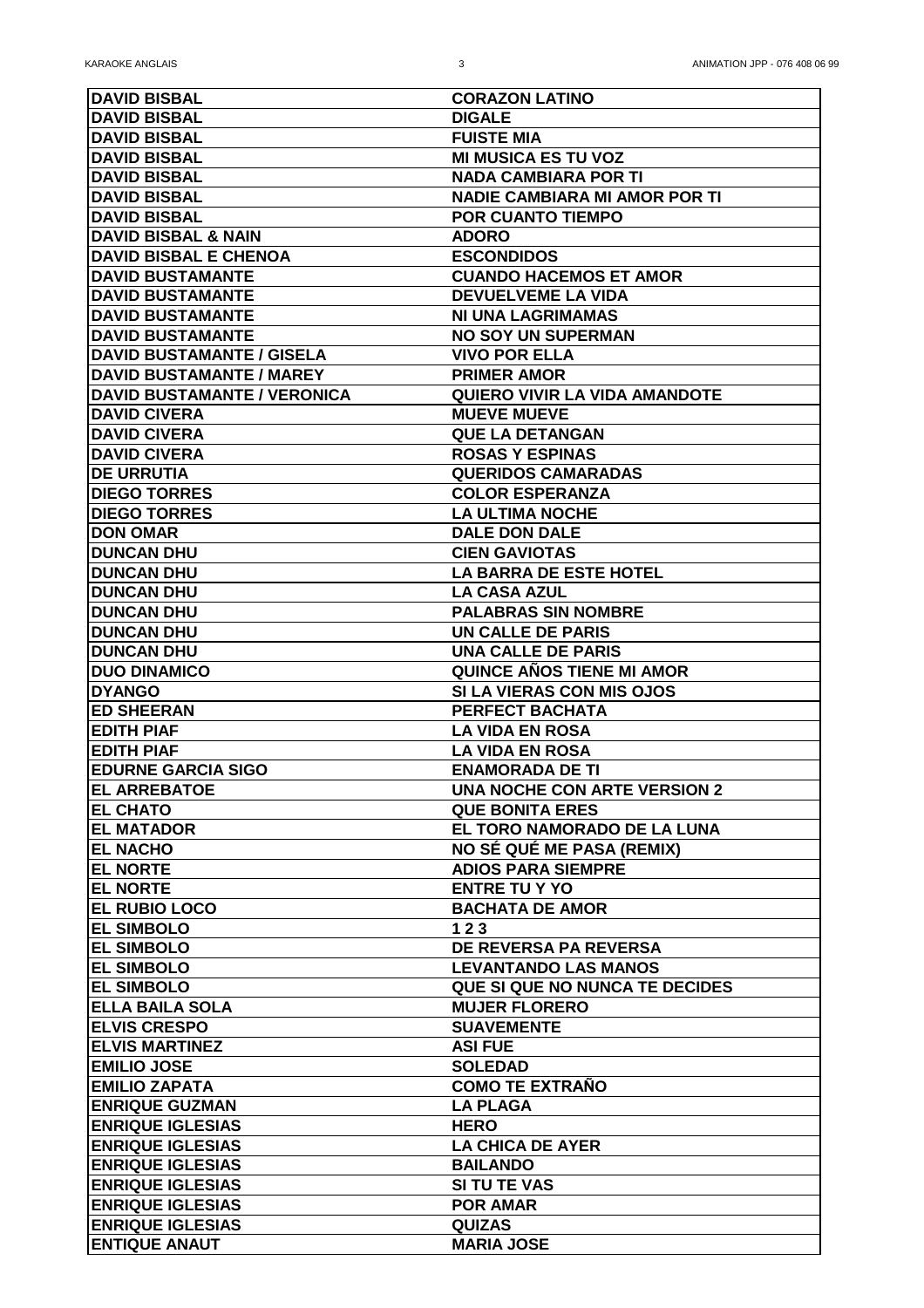| <b>ERIC GARCIA</b>                     | <b>SOLO OTRA VEZ</b>                           |
|----------------------------------------|------------------------------------------------|
| <b>EROS RAMAZZOTTI</b>                 | LA COSA MÀS BELLA                              |
| <b>ESTEFAN SO PRA CONTRARIAR</b>       | <b>SANTO, SANTO</b>                            |
| <b>ESTEFANO</b>                        | <b>SIN TI TODO ANDA MAL</b>                    |
| <b>ESTEFANO SALGADO</b>                | Y YO SIGO AQUI                                 |
| <b>ESTOPA</b>                          | <b>DEMONIOS</b>                                |
| <b>FATELLO, CAYRE, ORTIIZ</b>          | <b>AMAME</b>                                   |
|                                        |                                                |
| <b>FILIPP KIRKOROV</b>                 | <b>MARINA</b>                                  |
| <b>FORMULA V</b>                       | <b>LA FIESTA DE BLAS</b>                       |
| <b>FRANCISCO</b>                       | <b>LATINO</b>                                  |
| <b>FRANCISCO JAVIER RODRIGUEZ</b>      | <b>ADIOS SELENA</b>                            |
| <b>FRANCO DE VITA</b>                  | <b>CALIDO Y FRIO</b>                           |
| <b>FRANCOIS VALERY</b>                 | <b>QU'EST QU'ON A DANSÉ</b>                    |
| <b>FRANK SINATRA</b>                   | A MI MANERA                                    |
| <b>FULANITO</b>                        | <b>CALLATÉ</b>                                 |
| <b>G. ZURITA</b>                       | <b>ASTURIAS</b>                                |
| <b>GABINETE CALIGARI</b>               | <b>CAMINO SORIA</b>                            |
| <b>GARCIA PEREZ-BOTIJA</b>             | <b>GAVILAN O PALOMA</b>                        |
| <b>GARECIA</b>                         | <b>EL ADIOS</b>                                |
| <b>GEORGI DANN</b>                     | <b>EL AFRICANO</b>                             |
| <b>GEORGI DANN</b>                     | <b>EL CHIRINGUITO</b>                          |
| <b>GIPSY KINGS</b>                     | <b>VOLARE (NEL BLU DIPINTO DI BLU)</b>         |
| <b>GLENN MEDEIROS</b>                  | <b>NADA CAMBIARA MI AMOR POR TI</b>            |
|                                        |                                                |
| <b>GLORIA ESTEFAN</b>                  | <b>AYER</b>                                    |
| <b>GLORIA ESTEFAN</b>                  | <b>MI BUEN AMOR</b>                            |
| <b>GLORIA ESTEFAN</b>                  | <b>NO ME DEJES DE QUERER</b>                   |
| <b>GLORIA ESTEFAN</b>                  | <b>NO ME VUELVO A ENAMO</b>                    |
| <b>GOMEZ</b>                           | <b>LOS AMIGOS DE MIS AMIGAS SON MIS AMIGOS</b> |
| <b>GUERRA</b>                          | <b>BURBUJAS DE AMOR</b>                        |
| <b>GUERRA</b>                          | <b>MIL PALABRAS DE AMOR</b>                    |
| <b>GUSANITO</b>                        | <b>VIVE LA VIDA</b>                            |
| <b>HEROES DEL SILENCIO</b>             | <b>ENTRE DOS TIERRAS</b>                       |
| <b>HING AFRICA</b>                     | <b>EL HUMAHUAQUENO</b>                         |
| <b>HOMBRES G</b>                       | <b>MARTA TIENE UN MARCAPASOS</b>               |
| <b>HOMBRES G</b>                       | <b>TE QUIERO</b>                               |
| <b>HOMBRES G</b>                       | <b>VENEZIA</b>                                 |
| <b>HUGO / CARRASCO</b>                 | <b>ENTRA EN MI VIDA</b>                        |
| <b>IBARZ HERRERO</b>                   | <b>UN BESO Y UNA FLOR</b>                      |
| <b>IL DIVO</b>                         | <b>REGRESA A MI</b>                            |
| <b>IIMAN</b>                           |                                                |
|                                        | <b>VEN A BAILAR (ORIGINAL MIX)</b>             |
| <b>ISAAK</b>                           | <b>PRINCESITA</b>                              |
| <b>ISABEL PANTOJA</b>                  | <b>ASI FUE</b>                                 |
| <b>ISABEL PANTOJA</b>                  | YEMANYA                                        |
| <b>IVA ZANICHI</b>                     | LA ORILLA BLANCA, LA ORILLA NEGRA              |
| <b>IIVA ZANICHI</b>                    | <b>IMAGINATE</b>                               |
| <b>J MANUEL SERRAT</b>                 | <b>BALADA DE OTONO</b>                         |
| <b>J MANUEL SERRAT</b>                 | <b>PENÉLOPE</b>                                |
| <b>J. SABINA HERNANDEZ</b>             | <b>ESA SERA MI CASA</b>                        |
| <b>J. CUBINO</b>                       | <b>CORAZON LATINO</b>                          |
| <b>J. GUTIERREZ</b>                    | <b>INOLVIDABLE</b>                             |
| <b>J. SANCHEZ RAMOS</b>                | <b>LA PRINCESA DE MIS SUENOS</b>               |
| <b>JACI VELASQUEZ</b>                  | <b>MANANA</b>                                  |
| <b>JAVI CANTERO</b>                    | <b>Y CUANDO MAS ACELERO</b>                    |
| <b>JAVIER ESTRADA</b>                  | <b>METORTURAS</b>                              |
| <b>JEANETTE</b>                        | <b>PORQUE TE VAS</b>                           |
| <b>JENNIFER LOPEZ</b>                  | <b>UNA NOCHE MAS</b>                           |
| <b>JENNIFER LOPEZ E MARC ANTHONY -</b> | <b>NO ME AMES</b>                              |
|                                        |                                                |
| <b>JERRY RIVERA</b>                    | <b>ESE</b>                                     |
| <b>JOAN BAPTISTA HUMET</b>             | <b>CLARA</b>                                   |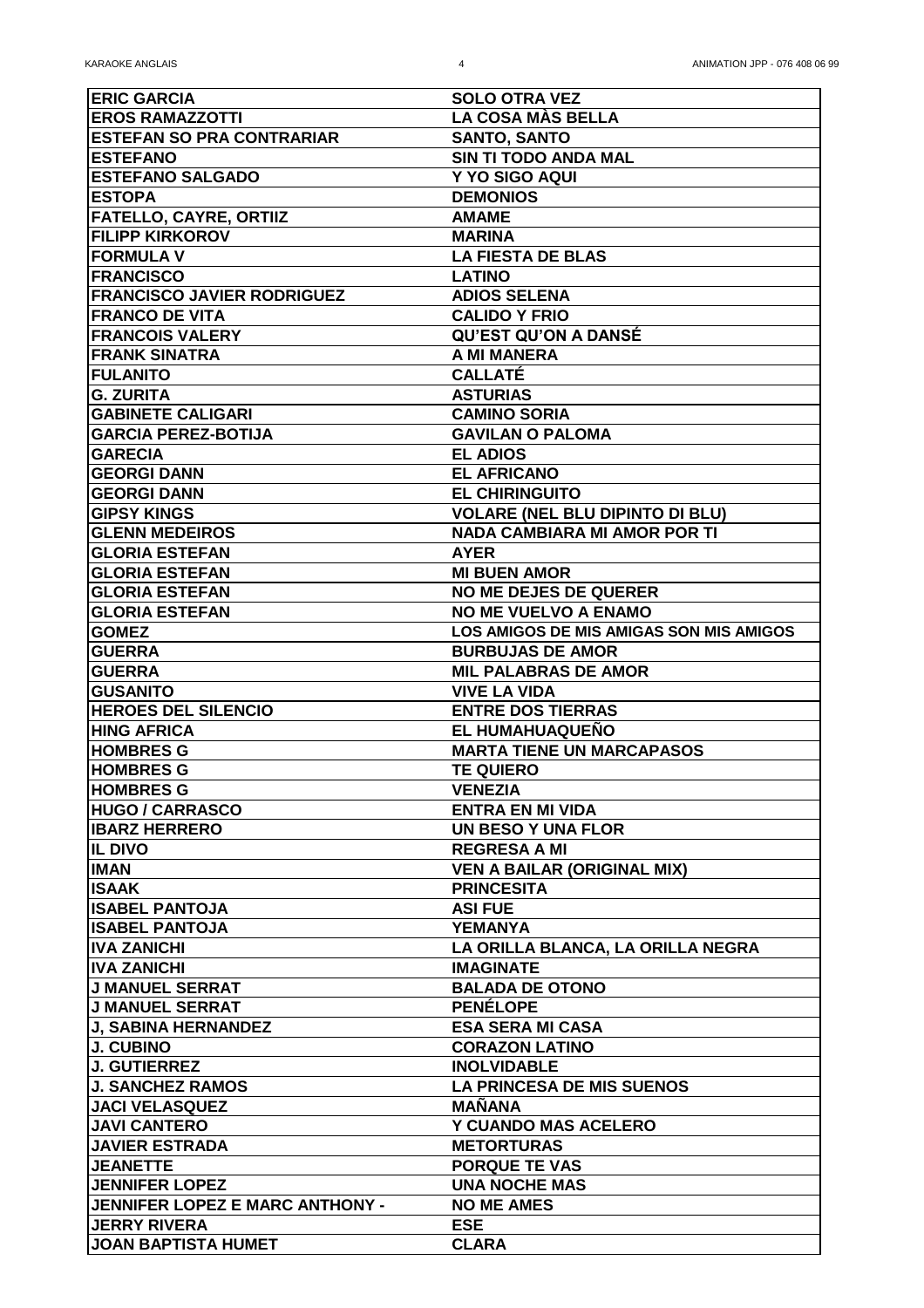| <b>JOAN MANUEL SERRAT</b>             | <b>BALADA DE OTONO</b>              |
|---------------------------------------|-------------------------------------|
| <b>JOAN MANUEL SERRAT</b>             | <b>PENÉLOPE</b>                     |
| <b>JOAN MANUEL SERRAT</b>             | <b>SENOR DE LA NOCHE</b>            |
| <b>JOAQUIN SABINA</b>                 | <b>LAGRIMAS DE PLASTICO AZUL</b>    |
| <b>JOAQUIN SABINA</b>                 | <b>PISA EL ACELERADOR</b>           |
| <b>JOHN TRAVOLTA</b>                  | <b>SANDY (GREASE)</b>               |
| <b>JORGE NEGRETE</b>                  | <b>ME HE DE COMER ESA TUNA</b>      |
| <b>JORGE NEGRETE</b>                  | <b>MÉXICO LINDO</b>                 |
| <b>JORGE SEPUTVEDA</b>                | <b>CANTAME UN PASODOBLE ESPANOL</b> |
| <b>JOSE EL FRANCES</b>                | <b>MI CORAZON</b>                   |
| <b>JOSE LUIS PERALES</b>              | <b>TE QUIERO</b>                    |
| <b>JOSE LUIS PERALES</b>              | UN VELERO LLAMADO LIBERTAD          |
| <b>JOSE MANUEL SOTO</b>               | <b>POR ELLA</b>                     |
| <b>JOSE MANUEL SOTO</b>               | <b>VIVIENDO DEPRISA</b>             |
| <b>JUAN PARDO</b>                     | <b>UN SORBITO DE CHAMPAGNE</b>      |
| <b>JUANES</b>                         | A DIOS LE PIDO                      |
| <b>JUANES</b>                         | <b>ES POR TI</b>                    |
| <b>JUANES</b>                         | <b>FIJATE BIEN</b>                  |
| <b>JUANES</b>                         | <b>LA CAMISA NEGRA</b>              |
| <b>JUANES</b>                         | <b>ME ENAMORA</b>                   |
| <b>JULIO IGLESIAS</b>                 | A VECES TU A VECES                  |
| <b>JULIO IGLESIAS</b>                 | <b>ABRAZAME</b>                     |
| <b>JULIO IGLESIAS</b>                 | <b>HEY</b>                          |
| <b>JULIO IGLESIAS</b>                 | <b>MANUELA</b>                      |
| <b>JULIO IGLESIAS</b>                 | <b>MEDLEY LATINO</b>                |
| <b>JYVE V</b>                         | <b>ENTRE TU Y YO</b>                |
| <b>KEVIN E KARLA</b>                  | <b>PERFECT</b>                      |
| <b>KING AFRICA</b>                    | <b>GOLOSA</b>                       |
| <b>L EDUARDO AUTE</b>                 | <b>UNA DE DOS</b>                   |
| LA BANDA DEL CAPITAN CANALLA          | <b>LA BODA REAL</b>                 |
| <b>LA FIESTA</b>                      | <b>TOMA VITAMINA</b>                |
| <b>LA FRONTERA</b>                    | <b>PALABRAS DE FUEGO</b>            |
| <b>LA FRONTERA</b>                    | <b>JUAN ANTONIO CORTES</b>          |
| <b>LA FRONTERA</b>                    | <b>PALABRAS DE FUEGO</b>            |
| <b>LA GUARDIA</b>                     | <b>CUANDO BRILLE EL SOL</b>         |
| LA OREJA DE VAN GOGH                  | <b>POP</b>                          |
| <b>LA UNION</b>                       | <b>NATALIA</b>                      |
| <b>LARA FABIAN</b>                    | <b>OTRO AMOR VENDRA</b>             |
| <b>LAS GRECAS</b>                     | <b>TE ESTOY AMANDO LOCAMENTE</b>    |
| <b>LAS KETCHUP</b>                    | <b>ASEREJE</b>                      |
| <b>LAS KETCHUP</b>                    | THE KETCHUP SONG (ASEREJE)          |
| <b>LAS PIERCING</b>                   | <b>BOOGIE BOOGIE</b>                |
| <b>LAURA PAUSINI</b>                  | <b>EN AUSENCIA DE TI</b>            |
| <b>LAURA PAUSINI</b>                  | <b>QUIERO DECIRTE QUE TE AMO</b>    |
| <b>LEO DAN</b>                        | <b>COMOTE EXTRANO MI AMOR</b>       |
| <b>LOLA BELTRAN</b>                   | AY, JALISCO NO TE RAJES             |
| <b>LOLA FLORES</b>                    | <b>AY PENA PENITA</b>               |
| <b>LOQUILLO &amp; LOS TROGLODITAS</b> | <b>CADILLAC SOLITARIO</b>           |
| <b>LORCA</b>                          | <b>BÉSAME LA BOCA</b>               |
| <b>LOS BRINCOS</b>                    | <b>FLAMENCO</b>                     |
| <b>LOS CANOS</b>                      | <b>NINA PIENSA EN TI</b>            |
| <b>LOS DEL RIOS</b>                   | <b>MACARENA</b>                     |
| <b>LOS FREDDY'S</b>                   | <b>ES MEJOR DECIR ADIOS</b>         |
| <b>LOS INHUMANOS</b>                  | <b>NO PROBLEM</b>                   |
| <b>LOS MELODICOS</b>                  | MIX, MI CORAZON, ZUMBALO, AY AMOR   |
| <b>LOS PANCHOS</b>                    | <b>PERFIDIA</b>                     |
| <b>LOS PAYOS</b>                      | <b>MARIA ISABEL</b>                 |
| <b>LOS REBELDES</b>                   | <b>MEDITERRANEO</b>                 |
| <b>LOS REBELDES</b>                   | <b>MI GENERACION</b>                |
|                                       |                                     |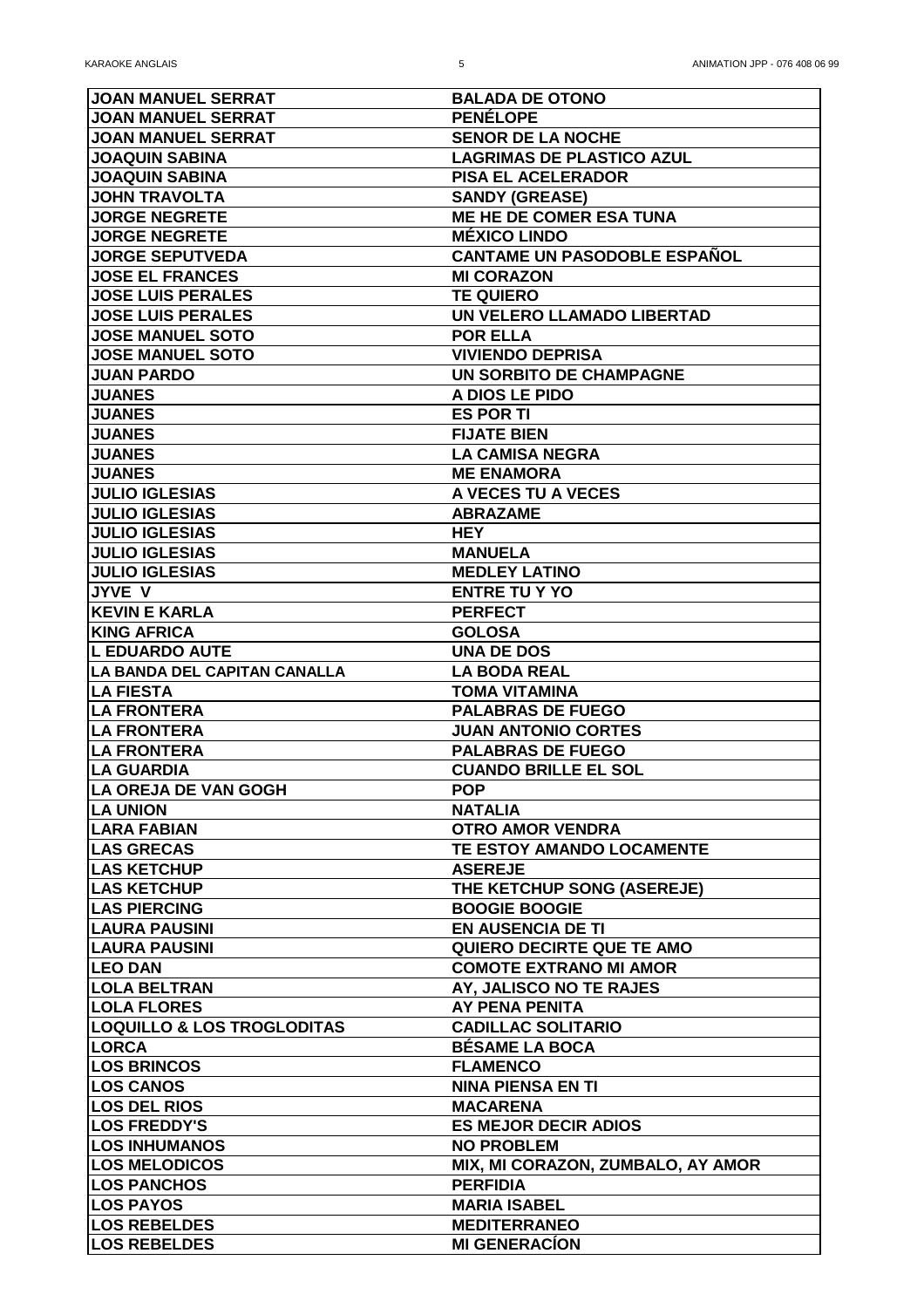| <b>LOS TECOLINES</b>                    | <b>DESESPERADAMENTE (LOVED ONE)</b>      |
|-----------------------------------------|------------------------------------------|
| <b>LOS TEMERARIOS</b>                   | <b>EXTRAÑANDOTE</b>                      |
| <b>LOS TEMERARIOS</b>                   | <b>TODO ME RECUERDA A TI</b>             |
| <b>LUCENZO</b>                          | <b>DANZA KURUDO</b>                      |
| <b>LUCHO GATICA</b>                     | <b>MARIA BONITA</b>                      |
| <b>LUCIANO PEREYRA</b>                  | <b>DESDE QUE TE HAS IDO</b>              |
| <b>LUCRECIA</b>                         | <b>MI GENTE</b>                          |
| <b>LUIS AGUILE</b>                      | <b>CUANDO SALI DE CUBA</b>               |
| <b>LUIS MIGUEL</b>                      | <b>AMARTE ES UN PLACER</b>               |
| <b>LUIS MIGUEL</b>                      | <b>SOLOTU</b>                            |
| <b>LUIS MIGUEL</b>                      | <b>AMOR AMOR AMOR</b>                    |
| <b>LUIS MIGUEL</b>                      | <b>CONTIGO EN LA DISTANCIA</b>           |
|                                         |                                          |
| <b>LUIS MIGUEL</b>                      | <b>HISTORIA DE UN AMOR</b>               |
| LUPITA D'ALESSIO                        | <b>MI CORAZON ES UN GITANO</b>           |
| <b>LUZ CASAL</b>                        | <b>DAME UN BESO</b>                      |
| <b>LUZ CASAL</b>                        | <b>UN PEDAZO DE CIELO</b>                |
| <b>LUZ CASAL / MARTINEZ</b>             | <b>EMBRUJADA</b>                         |
| <b>IMAGNETO</b>                         | <b>SUGAR SUGAR</b>                       |
| <b>MALENA GRACIA</b>                    | <b>BOMBON LATINO</b>                     |
| <b>MALU</b>                             | <b>TODA</b>                              |
| <b>MALU</b>                             | <b>APRENDIZ</b>                          |
| <b>MANA</b>                             | <b>ANGEL DE AMOR</b>                     |
| <b>IMANOLO ESCOBAR</b>                  | <b>EL POROMPOMPERO</b>                   |
| <b> MANOLO ESCOBAR</b>                  | <b>MI CARRO</b>                          |
| <b>MANOLO ESCOBAR</b>                   | <b>MUJERES Y VINO</b>                    |
| <b>MANOLO ESCOBAR</b>                   | <b>MUJERES Y VINO</b>                    |
| <b>MANOLO ESCOBAR</b>                   | <b>RUMBERA</b>                           |
| <b>MANU CIAO</b>                        | <b>ME GUSTAS TU</b>                      |
| <b>MANU TENORIO</b>                     | <b>POR ESTAR CONTIGO</b>                 |
| <b>IMANU TENORIO</b>                    | <b>QUÉ SÉRA</b>                          |
| <b>MANU TENORIO</b>                     | <b>TAN ENAMORADOS</b>                    |
| <b>MANU TENORIO</b>                     | <b>TU PEIL</b>                           |
| <b>MANU TENORIO / FERGO</b>             | <b>NOCHES DE BOHEMIA</b>                 |
| <b>MANU TENORIO / GISELA</b>            | <b>NO ME AMES</b>                        |
| <b>MANU TENORIO / LOLITA</b>            | <b>UNA ROSA Y UN BOLERO</b>              |
| <b>MANUEL ALVAREZ</b>                   | <b>CISNE CUELLO BLANCO, CISNE CUELLO</b> |
| <b>MANUEL ALVAREZ</b>                   | <b>CUANDO TU NO ESTAS</b>                |
| <b>MANUEL OUIJANO AHIJADO</b>           | <b>LA LOLA</b>                           |
| <b>MANZANERO</b>                        | <b>SOMOS NOVIOS</b>                      |
| <b>IMARC ANTHONY</b>                    | <b>CONTRA LA CORRIENTE</b>               |
| <b>MARC ANTHONY</b>                     | <b>DIMELO</b>                            |
| <b>IMARC ANTHONY</b>                    | <b>VALIO LA PENA</b>                     |
| <b>IMARC ANTHONY</b>                    | <b>Y COMO ES EL</b>                      |
| <b>IMARC ANTHONY</b>                    | <b>AHORA QUIEN</b>                       |
| <b>IMARC ANTHONY</b>                    | Y HUBO ALGUIEN                           |
| <b>IMARC ANTHONY Y JENNIFER LOPEZNE</b> | <b>NO ME AMES AVEC VOIX MASCULINE</b>    |
| <b>IMARCELA MORELO</b>                  | <b>LUNA BONITA</b>                       |
| <b>IMARCO ANTONIO SOLIS</b>             | Y AHORA TE VAS                           |
| <b>IMARCO ANTONIO SOLIS</b>             | <b>SIN NO TE HUBIERAS IDO</b>            |
| <b>MARCOS LLUNAS</b>                    | <b>DUENA DE MIS OJOS</b>                 |
| <b>MARCOS LLUNAS</b>                    | <b>UN BESO DE ADIOS</b>                  |
| <b>IMARCOS LLUNAS</b>                   | <b>SIGO INTENTANDOLO</b>                 |
| <b>IMARI TRINI</b>                      | <b>AMORES</b>                            |
| <b>IMARIA DEL MONTE</b>                 |                                          |
|                                         | <b>CANTAME</b>                           |
| <b>IMARIA JIMENNEZ</b>                  | <b>CON DOS CAMAS VACIAS</b>              |
| <b>IMARIAH CAREY</b>                    | <b>HEROE</b>                             |
| <b>MARISELA</b>                         | A CAMBIO DE QUE                          |
| <b>MARISELA</b>                         | <b>COMPLETAMENTE TUYA</b>                |
| <b>MARISELA</b>                         | <b>SOLA CON MI SOLEDAD</b>               |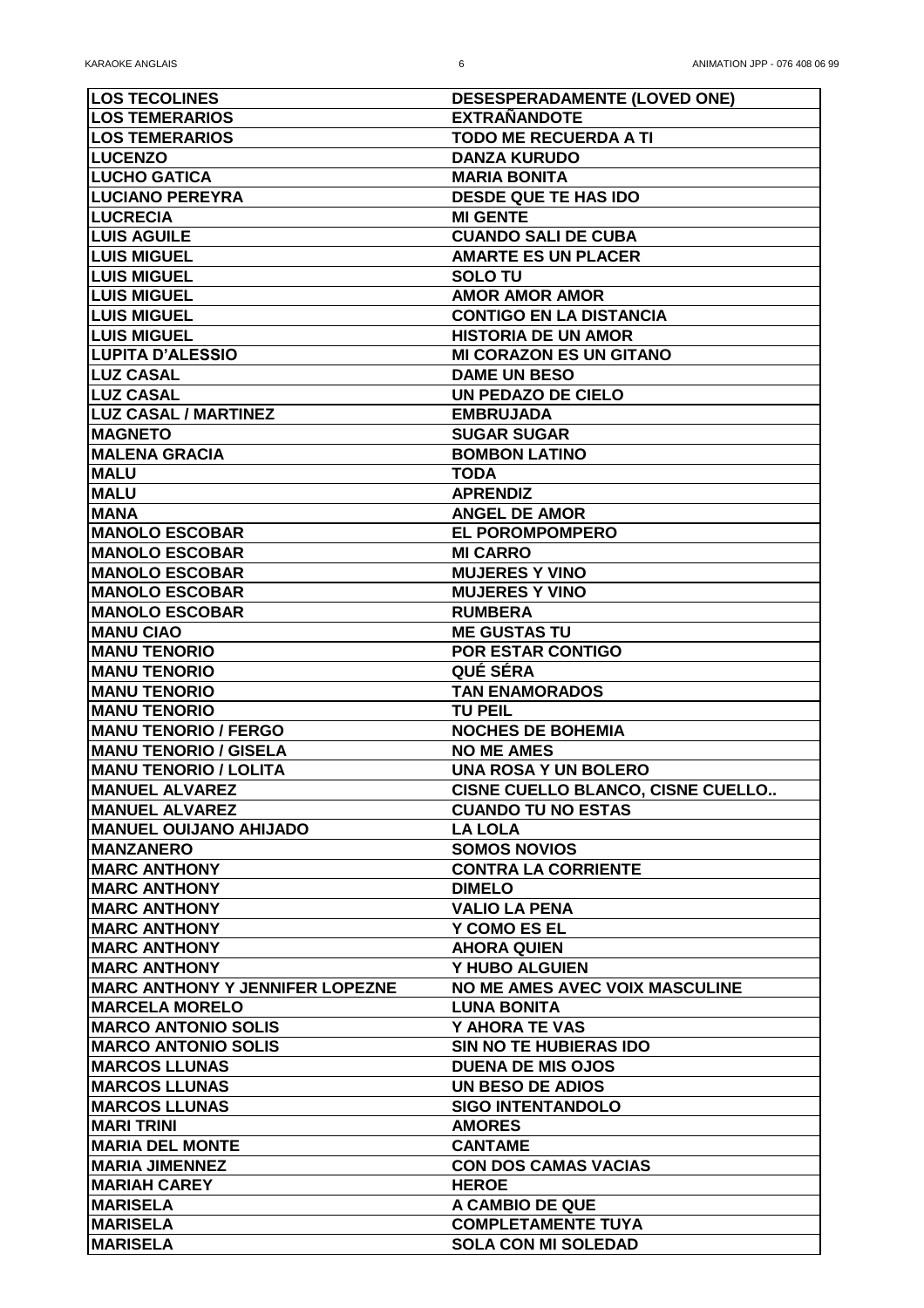| <b>IMARISOL</b>                      | <b>HABLAME DEL MAR MARINERO</b>         |
|--------------------------------------|-----------------------------------------|
| <b>IMARISOL</b>                      | <b>CORAZON CONTENTO</b>                 |
| <b>IMARISOL</b>                      | <b>DIME GITANA</b>                      |
| <b>IMARISOL Y LA MAGIA DEL NOTRE</b> | <b>GITANA</b>                           |
| <b>IMARTA SANCHEZ</b>                | <b>SOY YO</b>                           |
| <b>IMARTINZ</b>                      | <b>ASI ESTOY YO SIN TI</b>              |
| <b>M-CLAN</b>                        | <b>ANTIHEROE</b>                        |
| <b>IM-CLAN</b>                       | <b>CAROLINA</b>                         |
| <b>IMECANO</b>                       | <b>HIJO DE LA LUNA</b>                  |
| <b>IMECANO</b>                       | <b>HOY NO ME PUEDO LEVANTAR</b>         |
| <b>IMELODY RUIZ</b>                  | <b>SERA</b>                             |
| <b>IMELODY RUIZ</b>                  | <b>Y ESE NINO</b>                       |
| <b>IMERCHE</b>                       | <b>ABRE TU MENTE</b>                    |
| <b>IMIAMI SOUND MACHINE</b>          | <b>QUE SUERTE QUERERTE</b>              |
| <b>IMICHAEL JACKSON</b>              | <b>TODO MI AMOR ERES TU</b>             |
|                                      |                                         |
| <b>IMIGUEL BOSE</b>                  | <b>AMANTE BANDIDO</b>                   |
| <b>IMIGUEL BOSE</b>                  | <b>NENA</b>                             |
| <b>MIGUEL BOSE</b>                   | <b>SEVILLA</b>                          |
| <b>IMIGUEL RIOS</b>                  | <b>BIENVENIDOS</b>                      |
| <b>MIGUEL RIOS</b>                   | <b>EL RIO</b>                           |
| <b>IMIGUEL RIOS</b>                  | <b>SANTA LUCIA</b>                      |
| <b>IMIGUEL RIOS</b>                  | <b>VUELVO A GRANADA</b>                 |
| <b>IMIKEL ERENTXUM</b>               | A UN MINUTO DE TI                       |
| <b>IMIRIAM HERNANDEZ</b>             | <b>UN HOMBRE SECRETO</b>                |
| <b>IMOCEDADES</b>                    | <b>SECRETARIA</b>                       |
| <b>MODESITA APARTE</b>               | <b>ES TU TURNO</b>                      |
| <b>IMONICA NARANJO</b>               | <b>DESATAME</b>                         |
| <b>MONICA NARANJO</b>                | <b>GYPSY REMIX ENAMORADA</b>            |
| <b>IMONICA NARANJO</b>               | <b>OYEME</b>                            |
| <b>MONICA NARANJO</b>                | <b>PARA SIEMPRE</b>                     |
| <b>NACHO CANO</b>                    | <b>LA PRIMERA CANCION</b>               |
| <b>INACHO CANO / COBOS</b>           | <b>HOY NO ME PUEDO LEVANTAR</b>         |
| <b>NAT KING COLE</b>                 | <b>ACÉRCATE MAS (COME CLOSER TO ME)</b> |
| <b>INAT KING COLE</b>                | <b>CACHITO</b>                          |
| <b>INATHALIA</b>                     | <b>VAS A VOLVERME LOCA</b>              |
| <b>INATHALIE CARDONE</b>             | <b>HASTA SIEMPRE</b>                    |
| <b>INAVARRO</b>                      | <b>LO DUDO</b>                          |
| <b>ININA PASTORI</b>                 | <b>DE BOCA EN BOCA</b>                  |
| <b>NINO BRAVO</b>                    | <b>AMERICA, AMERICA</b>                 |
| <b>INOELLA</b>                       | <b>TOCO LA LUZ</b>                      |
| <b>NURIA FERGO</b>                   | <b>ACUARELA</b>                         |
| <b>NURIA FERGO</b>                   | <b>BRISA DE ESPERANZA</b>               |
| <b>INURIA FERGO</b>                  | <b>TU CUERPO</b>                        |
| <b>INURIA FERGO &amp; TEMA</b>       | <b>ENVIDIA</b>                          |
| <b>OBJETIVO BIRMANIA</b>             | <b>DESIDIA</b>                          |
| <b>OLE-OLE</b>                       | <b>CHICA YE-YE</b>                      |
| <b>OLIVIA NEWTON</b>                 | <b>DEVOTAMENTE TUYA</b>                 |
| <b>OLIVIER LIOBELL</b>               | <b>SUENO SU BOCA</b>                    |
| <b>OPERACION TRIUFO</b>              | <b>LA FUERZA DE LA VIDA</b>             |
|                                      |                                         |
| <b>ORQUESTA MONDRAGON</b>            | <b>CAPERUCITA FEROS</b>                 |
| <b>ORQUESTA MONDRAGON</b>            | <b>ELLOS LAS PREFIEREN GORDAS</b>       |
| <b>ORQUESTA MONDRAGON</b>            | <b>VIAJE CON NOSOTROS</b>               |
| <b>OSCAR GOVIER DIAZ</b>             | <b>SIEMPRE</b>                          |
| <b>OUTFFIT</b>                       | <b>CHICA LOCA</b>                       |
| <b>PALOMA SAN BASILIO</b>            | <b>JUNTOS</b>                           |
| <b>IPANDORA</b>                      |                                         |
|                                      | <b>COMO MATARME SUAVEMENTE</b>          |
| <b>IPAPA LEVANTE</b>                 | <b>ME PONGO COLORADA</b>                |
| <b>PASCUA</b>                        | <b>MALA MUJER</b>                       |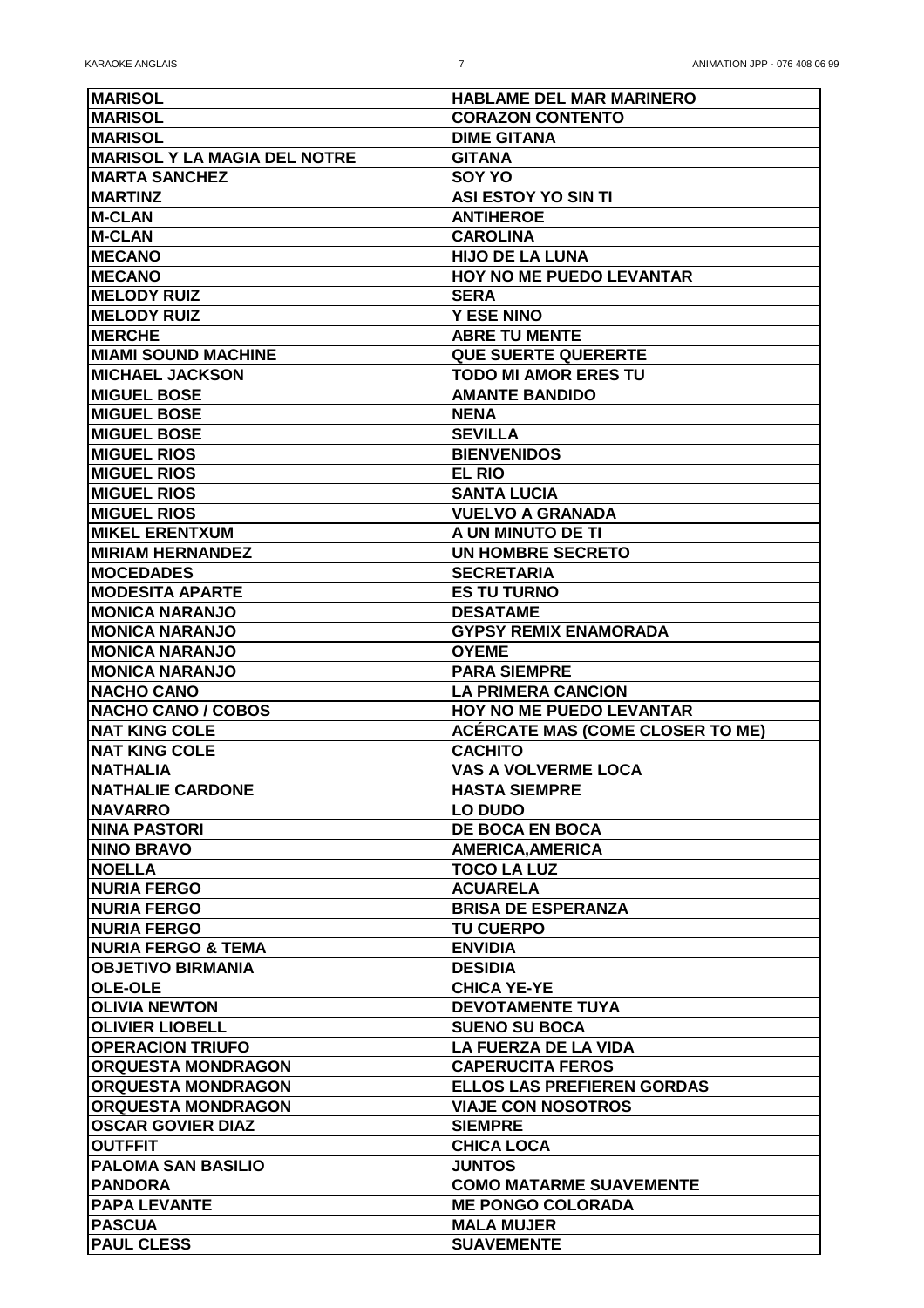| <b>PAULINA RUBIO</b>                         | <b>MOI</b>                                    |
|----------------------------------------------|-----------------------------------------------|
| <b>PAULINA RUBIO</b>                         | <b>TAL VEZ QUIZA</b>                          |
| <b>PAULINA RUBIO</b>                         | <b>TE QUISE TANTO</b>                         |
| <b>PAULINA RUBIO</b>                         | <b>TODO MI AMOR</b>                           |
| <b>PAULINA RUBIO</b>                         | <b>VIVE EL VERANO</b>                         |
| <b>PAULINA RUBIO</b>                         | Y YO SIGO AQUI                                |
| <b>PERALES</b>                               | <b>QUISIERA DECIR TU NOMBRE</b>               |
| <b>PERALES</b>                               | <b>TU COMO YO</b>                             |
| <b>IPIMPINELA</b>                            | <b>DIMELO DELANTE DE ELLA</b>                 |
| <b>POZO</b>                                  | <b>ESPERANZAS</b>                             |
| <b>PRESUNTOS IMPLICADOS</b>                  | <b>COMO HEMOS CAMBIADO</b>                    |
| <b>IPROYECTO UNO</b>                         | <b>HOLLA</b>                                  |
| <b>R. ARBELO GOPAR</b>                       | <b>EL TALISMAN</b>                            |
| <b>R. ARBELO GOPAR</b>                       | <b>SI TU NO ESTA</b>                          |
| <b>IR. VALENS</b>                            | <b>LA BAMBA</b>                               |
| <b>RADIO FUTURA</b>                          | <b>ESCUELA DE CALOR</b>                       |
| <b>RAFAGA</b>                                | <b>MENTIROSA</b>                              |
| <b>RAMON</b>                                 | <b>PARALLENARME DE TI</b>                     |
|                                              |                                               |
| <b>RAMONCIN</b>                              | <b>COMO UN SUSURRO</b>                        |
| <b>RAMOS</b><br><b>RAPHAEL</b>               | <b>DICEN</b><br><b>ACUARELA DE RIO</b>        |
| <b>RAPHAEL</b>                               |                                               |
| <b>RAUL</b>                                  | <b>EN CARNE VIVA</b>                          |
|                                              | <b>PROHIBIDA</b>                              |
| <b>RAUL</b><br><b>IREGGAE</b>                | <b>SUENO SU BOCA</b>                          |
| <b>RENE Y RENNY</b>                          | <b>UN BESO Y UNA FLOR</b>                     |
|                                              | <b>QUIERO VOLVER</b><br><b>MI MEDIA MITAD</b> |
| <b>REY RUIZ</b>                              |                                               |
| <b>IRICKY MARTIN</b>                         | <b>JOLEA</b>                                  |
| <b>RICKY MARTIN</b>                          | <b>LIVI'N LA VIDA LOCA</b>                    |
| <b>RICKY MARTIN</b><br><b>ROBERTO CARLOS</b> | UN, DOS, TRES<br><b>MUJER PEQUENA</b>         |
| <b>ROCIO JURADO</b>                          | <b>COMO UNA OLA</b>                           |
| <b>ROCIO JURADO</b>                          | <b>SENORA</b>                                 |
| <b>ROCIO JURADO</b>                          | <b>SI AMANECE</b>                             |
| <b>ROSA</b>                                  | <b>CARADURA</b>                               |
| <b>ROSA</b>                                  | <b>DESDE LA OSCURIDAD</b>                     |
| <b>ROSA</b>                                  | <b>EUROPE'S LIVING A CELEBRATION</b>          |
| <b>ROSA / CHENOA</b>                         | <b>SUENA</b>                                  |
| <b>ROSA / FERGO</b>                          | <b>GRACIAS POR LA MUSICA</b>                  |
| <b>ROSA / TENORIO</b>                        | <b>LA APUESTA</b>                             |
| <b>ROSA LOPEZ</b>                            | <b>CARA DURA</b>                              |
| <b>ROSARIO</b>                               | <b>AGUA Y SAI</b>                             |
| <b>ROSIO JURADO</b>                          | <b>SI AMANECE</b>                             |
| <b>ROXETTE</b>                               | <b>UN DIA SIN TI</b>                          |
| <b>ROXETTE</b>                               | <b>ROXETTE</b>                                |
| <b>SABA REINA</b>                            | <b>HEY HARRIBA</b>                            |
| <b>SABINA / JIMENEZ</b>                      | <b>CON DOS CAMAS VACIAS</b>                   |
| <b>SANCHEZ</b>                               | <b>ENAMORAME</b>                              |
| <b>SANCHEZ</b>                               | <b>LA ROSA Y LA CRUZ</b>                      |
| <b>SANCHEZ</b>                               | <b>REBECA</b>                                 |
| <b>SANCHEZ</b>                               | <b>SI TU ME MIRAS</b>                         |
| <b>SANCHEZ PIZARRO</b>                       | <b>LOS DOS COGIDOS DE LA MANO</b>             |
| <b>SANCHEZ PIZARRO</b>                       | <b>Y SI FUERA ELLA?</b>                       |
| <b>ISANTAELLA</b>                            | <b>UN CAMINO HACIA EL SUR</b>                 |
| <b>SEBASTIEN EL CHATO</b>                    | <b>MEDLEY</b>                                 |
| <b>SEGURIDAD SOCIAL</b>                      | UN BESO Y UNA FLOR REGGAE                     |
| <b>SEIJAS CABEZUDO</b>                       | <b>BAILAR PEGADOS</b>                         |
| <b>SELENA</b>                                | <b>AMOR</b>                                   |
| <b>SELENA</b>                                | <b>AMOR PROHIBIDO</b>                         |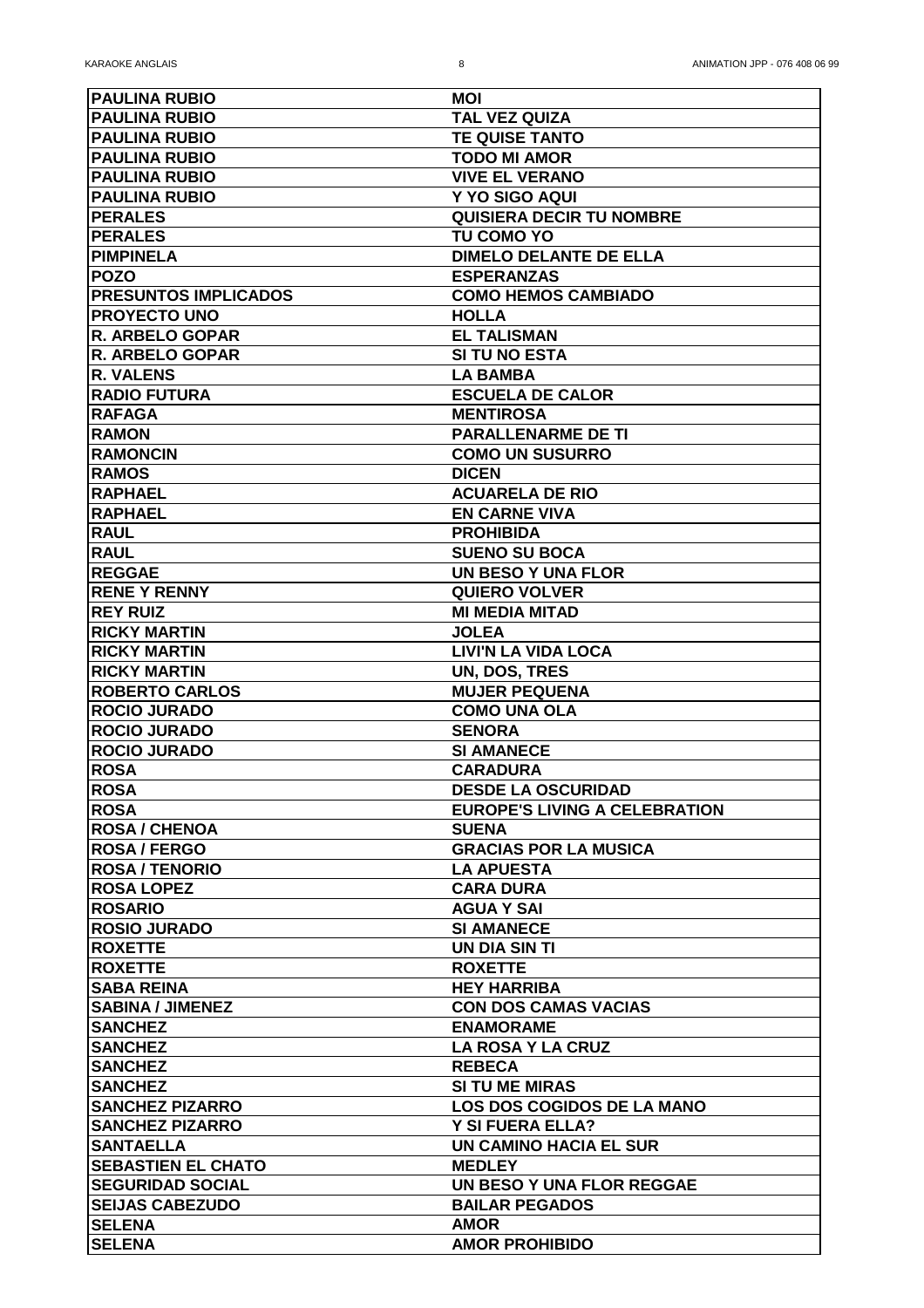| <b>SELENA</b>                 | <b>BIDI BIDI BOM BOM</b>                 |
|-------------------------------|------------------------------------------|
| <b>SELENA</b>                 | <b>COMO LA FLOR</b>                      |
| <b>SELENA</b>                 | <b>LA CARCACHA</b>                       |
| <b>SELENA</b>                 | <b>NO ME QUEDA MAS</b>                   |
| <b>SELENA</b>                 | <b>SI UNA VEZ</b>                        |
| <b>SELENA GOMEZ</b>           | UN ANO SIM LLUVIA                        |
| <b>SELTAS CORTOS</b>          | !! YA ESTA BIEN !!                       |
| <b>ISENTIDOS APUESTOS</b>     | <b>MIRAME</b>                            |
| <b>SERGIO &amp; ESTIBALIZ</b> | <b>CANTINERO DE CUBA</b>                 |
| <b>SERGIO DALMA</b>           | <b>BAILAR PEGADOS</b>                    |
| <b>ISERGIO DALMA</b>          | <b>COMO CADA MAÑANA</b>                  |
| <b>SERGIO DALMA</b>           | <b>DEJAME OLVIDARTE</b>                  |
| <b>SERGIO DALMA</b>           | <b>GALILEA</b>                           |
| <b>SHAKIRA</b>                | <b>LA QUIERO A MORIR</b>                 |
| <b>SHAKIRA</b>                | <b>OJOS ASI</b>                          |
| <b>SOFIA</b>                  | <b>ALVARO SOLER</b>                      |
| <b>SOLER PASTORA</b>          | <b>CORAZON CONGELADO DE TI</b>           |
|                               |                                          |
| <b>SONIA Y SELENA</b>         | <b>YO QUIERO BAILAR</b>                  |
| <b>SORAYA</b>                 | <b>LA NOCHE ES PARA MI</b>               |
| <b>SORAYA ARNELAS</b>         | <b>MI MUNDO SIN TI</b>                   |
| <b>ISOTO</b>                  | <b>POR ELLA</b>                          |
| <b>SOTO</b>                   | <b>VIVIENDO DEPRISA</b>                  |
| <b>SOUL CONTROL</b>           | <b>CHOCOLATE (CHOCO CHOCO)</b>           |
| <b>ISTAR ACADEMY</b>          | <b>LA BAMBA</b>                          |
| <b>ITACABRO</b>               | <b>TACATA</b>                            |
| <b>TESSA</b>                  | <b>TU VOLVERAS</b>                       |
| <b> TESSA / ANGEL SILVA</b>   | <b>DAME AGUITA FRESCA</b>                |
| <b>TESSA / CARRASCO</b>       | <b>NO SE TU</b>                          |
| <b>THALIA</b>                 | <b>REGRESA A MI</b>                      |
| <b>THALIA</b>                 | <b>AMORE MIO</b>                         |
| <b>THALIA</b>                 | <b>ENTRE EL MAR Y UNA ESTRELLA</b>       |
| <b>THALIA</b>                 | <b>NO ME ENSENASTE</b>                   |
| <b>THALIA</b>                 | <b>QUE SERA DE TI</b>                    |
| <b>ITHALIA</b>                | <b>TU Y YO</b>                           |
| <b>THE PLATTERS</b>           | <b>SOLO TU (ONLY YOU</b>                 |
| <b>TITANIC</b>                | <b>EN ESPANOL</b>                        |
| <b>TIZIANO FERRO</b>          | <b>PERDONO</b>                           |
| <b>TONY GINZO</b>             | <b>WITHOUT YOU EN ESPAGNOL (NO SE)</b>   |
| <b>TONY SANTOS</b>            | <b>UN HOMME ASI</b>                      |
| <b>T-RIO</b>                  | <b>CHOOPETA (MAMAE EU QUERO)</b>         |
| <b>T-RIO</b>                  | <b>MAMA EU QUERO (CHOOPETA)</b>          |
| <b>TRIO LOS PANCHOS</b>       | <b>ADIOS MARIQUITA LINDA</b>             |
| <b>TRIO LOS PANCHOS</b>       | <b>ALLA EN EL RANCHO GRANDE</b>          |
| <b>TRIO LOS PANCHOS</b>       | <b>AMOR</b>                              |
| <b>TRIO LOS PANCHOS</b>       | <b>AMOR NO ME QUIERAS TANTO</b>          |
| <b>TRIO LOS PANCHOS</b>       | <b>AQUELLOS OJOS VERDES (GREEN EYES)</b> |
| <b>TRIO LOS PANCHOS</b>       | <b>BESAME MUCHO</b>                      |
| <b>TRIO LOS PANCHOS</b>       | <b>CIELITO LINDO</b>                     |
| <b>TRIO LOS PANCHOS</b>       | <b>EL RELOJ</b>                          |
| <b>TRIO LOS PANCHOS</b>       | <b>ESPINITA</b>                          |
| <b>TRIO LOS PANCHOS</b>       | <b>HISTORIA DE UN AMOR</b>               |
|                               | <b>LA ULTIMA NOCHE</b>                   |
| <b>TRIO LOS PANCHOS</b>       |                                          |
| <b>TRIO LOS PANCHOS</b>       | <b>MAR Y CIELO</b>                       |
| <b>TRIO LOS PANCHOS</b>       | <b>MI ULTIMO FRACASO</b>                 |
| <b>TRIO LOS PANCHOS</b>       | <b>PERFIDIA</b>                          |
| <b>TRIO LOS PANCHOS</b>       | <b>QUIÉN SERA (SWAY)</b>                 |
| <b>TRIO LOS PANCHOS</b>       | <b>SABOR A MI (BE TRUE TO ME)</b>        |
| <b>TRIO LOS PANCHOS</b>       | <b>SIN TI</b>                            |
| <b>TRIO LOS PANCHOS</b>       | <b>SOLAMENTE UNA VEZ</b>                 |